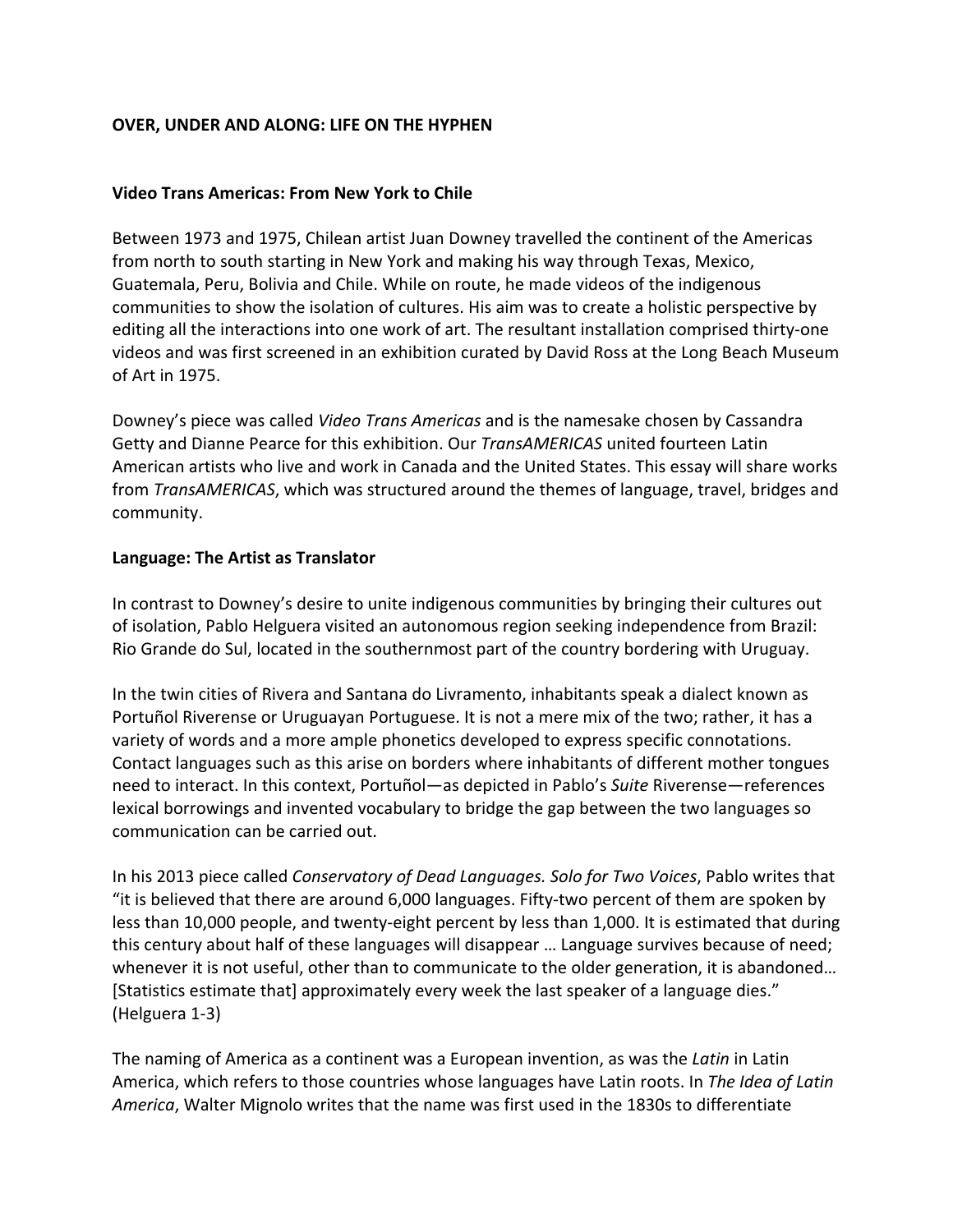"Latin" from "Anglo" Americas. (Mignolo 50) But the term is problematic because not only does it exclude the indigenous Native American population, it also excludes Africans brought to the continent as slaves. He wonders if Indo Latin America might suffice but *Indo* is also a European term produced by Columbus when he thought he had reached India. To complicate things, the nineteenth and twentieth centuries witnessed arrivals of immigrants from all over the world, so it becomes clear that naming by racial origins is impossible.

Néstor García Canclini, in his seminal book of 1989, *Hybrid Cultures: Strategies for Entering and Leaving Modernity*, writes that Latin America has always been a hybrid construction in which contributions from European Mediterranean, Native American and African migrations merged. These fusions were then further amplified through interacting with the English-speaking world.

Cuban artist José Seoane, on the other hand, takes a more tangible stance and offers us the object itself that is used for enunciation: the tongue. The ornately sculpted tongues reference the nuances of language in today's world of transculturation. For example, the golden finishes and silver touches are metaphors for colloquial sayings in both English and Spanish: in English we say 'to be silver tongued' while in Spanish the saying is 'to have a golden tongue'. Both, however, mean the same thing: to be elegant and persuasive.

The title—*Lingua Franca*—is Latin for a common idiom adopted between speakers whose native languages are different. Critic Gerardo Mosquera warns, however, against codification: for him, it results in a defective lingua franca that creates a hegemonic global meta-culture. Rather than multilateral codes, he supports a multifaceted structure of differentiated cells—a multicultural plurality. (Anthropophagy) Seoane says that his own double identity has inspired him "to move over, under and along cultural boundaries".

Artist Juan Ortiz-Apuy scrutinizes these kinds of linguistic inadequacies. *A Map of the Empire of Language as a Place of Struggle* is a take-home topological blueprint of what he calls a kind of "fantasy library". Dividing the map into four geographical regions—Violence, Representation, System and Things—the mind wanders through a labyrinth of titles by such illustrious thinkers as Jacques Derrida, Jorge Luis Borges, Umberto Eco and Edward Said, to name a few. An absurd document, his cosmological chart provides a network of associations about communication, meaning and value.

To ease the tension, the artist uses language as a system for ordering thoughts, ideas and objects. In this way, the tension associated with vacillating boundaries is lessened. The viewer is led from a signifier to an idea to a fact and then back again, left to assemble the pieces into a hybrid system of meaning. Ortiz-Apuy's *Map* shares the anxiety provoked by the hybridization of language, one he knows well, having migrated from Costa Rica to Quebec.

Mosquera has written at length about hybridization. In *Beyond the Fantastic*, he points to the political and social destabilization of the 1960s and 1970s that led to subsequent migration and displacement of culture, as well as the expansion of North American multiculturalism. The shift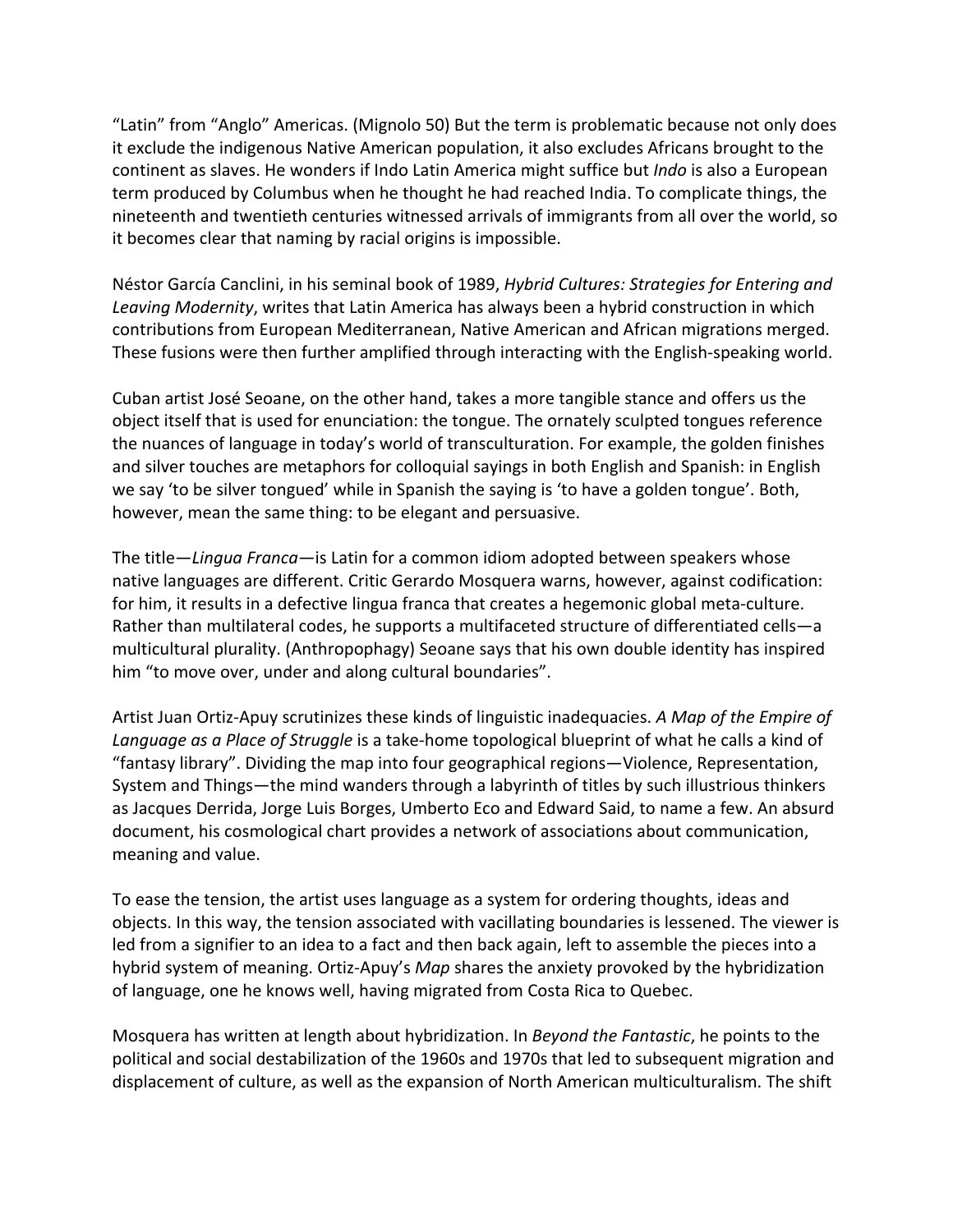towards de-centralization resulted in a hybrid approach that replaced Latin American fundamentalism with a polymorphic view of identity.

This shift in identity has been referred to by Cuban-American writer Gustavo Pérez Firmat as "life on the hyphen": much as a bridge allows transit between locations, that small dash between words connects cultural concepts. *Life on the Hyphen: the Cuban-American Way* is a must read: the heavy topic of "one-and-a-halfers" living in a hyphenated culture is shared via a witty analysis of pop culture from the lyrics of Gloria Estefan to the I Love Lucy show. (3) In short, however, Pérez Firmat's book is not about assimilation or opposition; it is about two cultures talking to each other.

#### **Travel: The Artist as Explorer**

José Luis Torres creates *The Ultimate Map* using measuring tapes to show it as—in his words— "the construction site of our everyday lives". He delineates the contour of each continent around the world, flattening the globe into a single plane. The border around each continent is not just a political barrier that demarcates sovereign regions; rather, it is also a locus of negotiation between those who come and go, and those who monitor it. Furthermore, the measuring tapes that form José Luis's globe are left dangling so that landmasses are not circumscribed entirely, which alludes to potential entry and exit points.

José Luis's installation forces us to question our relation to the world. In "Beyond Anthropophagy: Art, Internationalization and Cultural Dynamics", Mosquera coins the term 'glocal' to refer to the blurring of the global with the local. He says "we are living in an era of 'roadrunners' that has broken down the idea of fixed identities and generated post-national subjects who find themselves in constant physical and cultural movement." (Anthropophagy 3) As seen in the work of José Luis, Manolo and Clarissa, Mosquera writes that such external migrations "are redrawing the ethno-social maps within receiving countries, unraveling heterogeneous cultural dynamics." (4)

Manolo Lugo does something similar but using technology to systematically remove references to location. The artist takes electronic maps of cities that straddle the Mexico-United States border and meticulously erases regional place names and landmarks, as well as symbols, legends and colour. Manolo goes even further by removing the border entirely, turning the cities into clean minimalist line drawings.

Assuming the role of cartographer, Manolo's decision as to what remains or is removed from these minimalist maps heightens the abstract nature of geographic and political boundaries. The abstracted cities now merge, nameless, as a unified territory devoid of national distinction.

In *When Two Places Look Alike*, Clarissa Tossin approaches similar themes by crossing borders to document identical man-made towns located 7000 kilometres apart: Belterra, Brazil and Alberta, Michigan. Both of these towns were founded in the 1930s by Henry Ford who was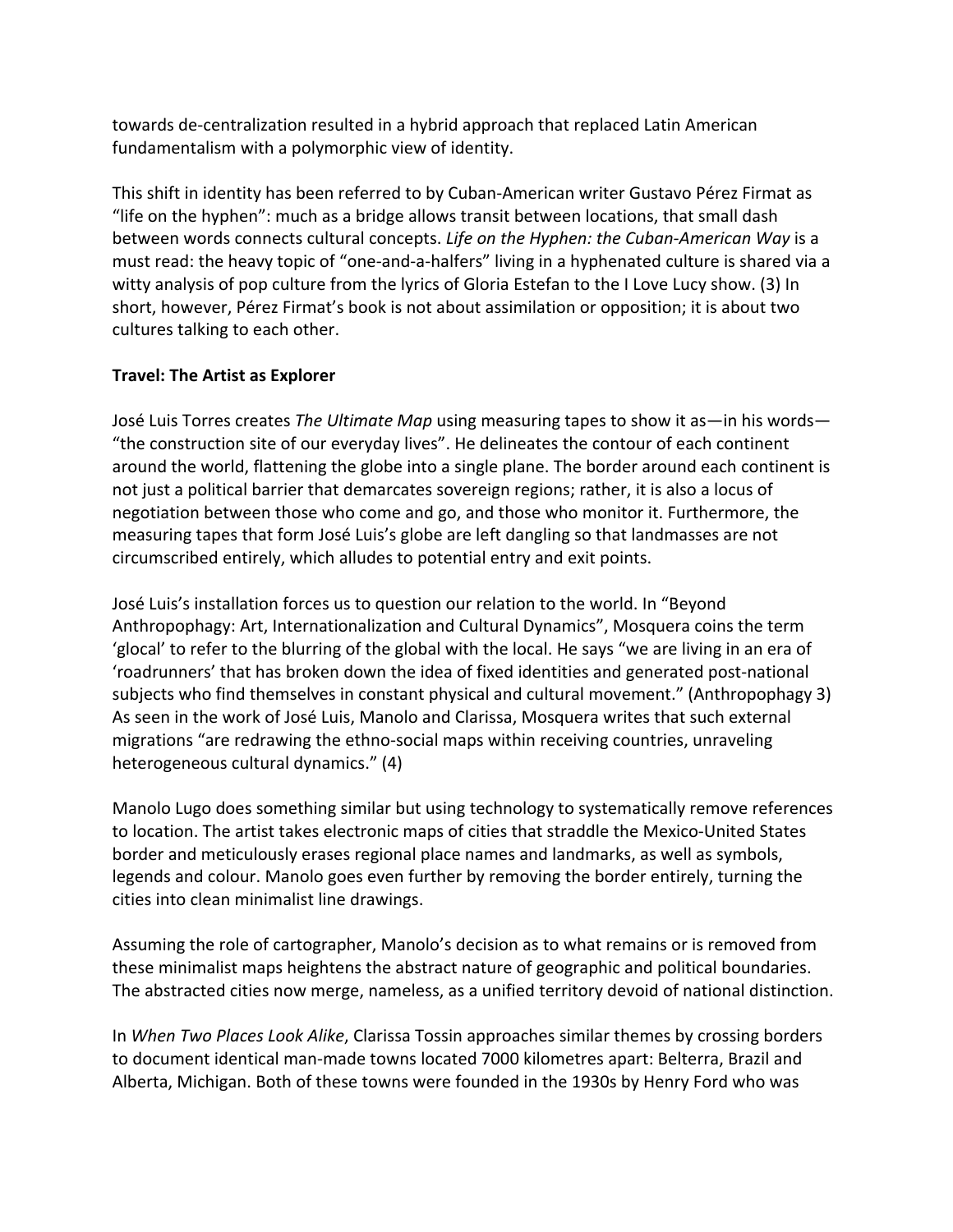eager to ensure raw materials for automobile manufacture: wood from Alberta and latex from Belterra.

Both cities share a common architectural style called Cape Cod: devoid of ornamentation, dwellings sport low, broad frames that are generally a story and a half high. While standing in front of a house in one city, Tossin holds out a photograph of a house from the other and aligns them exactly so as to flatten not only the geographical distance between the two cities, but also the cultural differences.

All three of these artists cross borders where one must show passports as proof of identity. And yet their artwork does not seem to have an identity at all. In his 2002 "Good-Bye Identidad, Welcome Diferencia", Mosquera writes that Latin American contemporary artists no longer reveal their identity through a folkloric or exoticized aesthetics as they once did. National folklore was often used to reveal an integrated and identifiable nation, but Latin American art of today is doing just the opposite. In fact, Latin American art of the last twenty years continues to cross borders and influence international trends.

Almost a decade later, García Canclini writes that art practices based on object-making have been replaced with those based on contexts so that "work is now inserted in mass media, urban spaces, digital networks and forms of social participation where aesthetics are diluted." (Sociedad 17) Through an analysis of visual production by contemporary Latin American artists, he finds them occupying a place of imminence—that is, avoiding traditional representations and the marketing thereof in favour of an intercultural posture.

# **Bridges: The Artist as Architect**

Growing up between Colombia, Venezuela and Panamá, Alexandra Gelis believes "landscapes can be seen as the intertwining of cultural and bio-political constructs in which our sense of place and memories reside." She turns her lens to the Panama Canal, a shortcut that vastly reduces the time it takes for ships to travel between the Atlantic and Pacific Oceans. The once contested zone was controlled by France and then the United States before being taken over by the Panamanian government in 1999.

In her single-channel video *Bridge of the Americas*, Alexandra explores notions of international commerce as well as the migration of people. The Bridge is a major thoroughfare where, day and night, numerous vessels and vehicles pass under and over it respectively, either entering or departing the Canal. There are also wide access ramps at each end, and pedestrian walkways on each side. Of her video, Alexandra writes that "the persistent background of life in the Panama Canal Zone are these passing ships crammed with waving travellers, the most temporary of citizens."

In *Genealogy*, Dianna Frid also portrays a bridge but she contrasts the solidity of steel and concrete with the supple material of fabric and thread. Much as a bridge is constructed by assembling and securing building materials, Dianna stitches a connecting structure that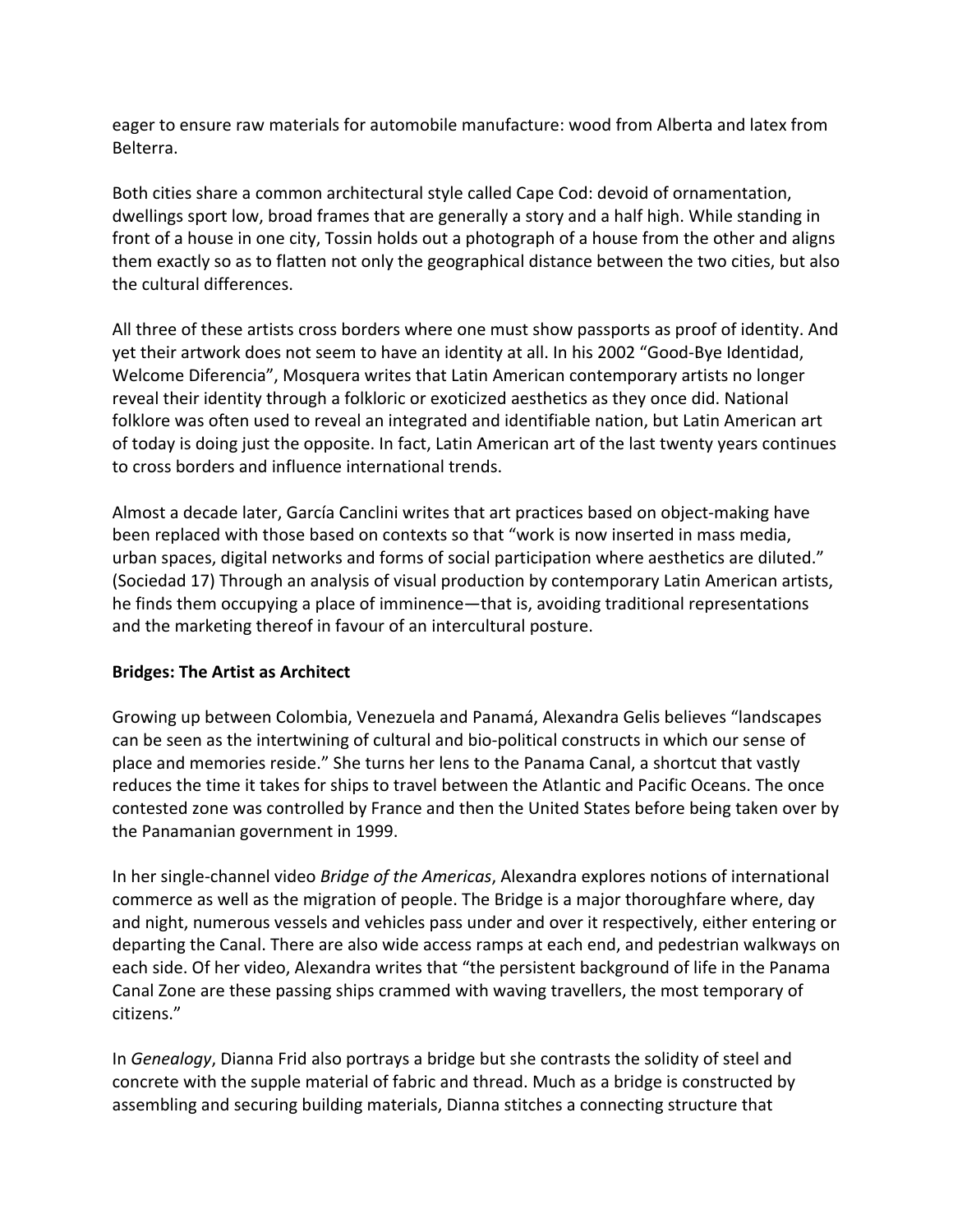continues page after page so that the physical action of turning the pages replicates crossing from one side of the bridge to the other. Bridges are uncontested symbols of transition and, coupled with the title *Genealogy*, Dianna comments on heritage, relocation and displacement.

As we 'read' her book, words have been translated into image and texture that unfolds sequentially to recount a story. Seeing a connection between the structure of books and buildings, her fabric manuscripts are often sketches for architectural installations. *Genealogy*, for example, is a sketch for a forty-two foot textile installation called *Structure/Bridge*.

Both Alexandra and Dianna's bridges displace migrants to foreign lands, to what Homi Bhabha calls a "third dimension" (50) and it is here—on the boundaries in-between difference—where the most creative forms of cultural identity are produced. The third space, or gap, makes present something that is absent. This can be an uncomfortable zone of absence or invisibility activated by the anguish that results from vacillating boundaries.

In *Absentia*—or absence—photographer Laura Barrón communicates this through abandoned buildings, empty swimming pools and transitional spaces encountered during sojourns in Latin American cities including Cali, Buenos Aires, Quito, Mexicali and Lima. Begun in 2012, *Absentia* is an on-going archive inspired by Laura's experiences of relocation, including the sense of loss and lack of belonging.

Embarking on nomadic travels, she documents empty and abandoned urban spaces in a state of transition, seeking out sites that contain marks of what once was. These sites are superimposed with floor plans of relatively affluent residential homes that include patios, gardens and swimming pools, harking back to times of comfort and stability. The photographs of ruin and decay create a tension between what evidently remains and what has disappeared, and are testaments to histories of violence, upheaval or decadence.

# **Community: The Artist as Social Worker**

The subtitle of *TransAMERICAS*—*A sign, a situation a concept*—is taken from Frederico Morais, a Brazilian art critic who, in 1970, organized Sundays of Creation, a series of six participatory community events held the last Sunday of every month on the grounds of the Museum of Modern Art in Rio de Janeiro. He wrote about these in an essay called "Against Affluent Art" and declared "the work of art no longer exists. It is a sign, a situation, a concept." (45) With this statement, Morais conceptualizes art to allow for a broader range of analysis.

Elena Shtromberg, writing about Morais in *Art Systems: Brazil and the 1970s*, views "partnerships between the artist and the viewer as catalysts for the building of a better world. By assimilating activities into the artistic experience, aesthetic situations would … stimulate a collective consciousness from which collective progress was fathomable." (2)

Taking their name from the Mayan bat god of twilight, crossroads and transformation, Z'otz\* Collective meets weekly to collaborate on works that tell surrealistic tales of transition,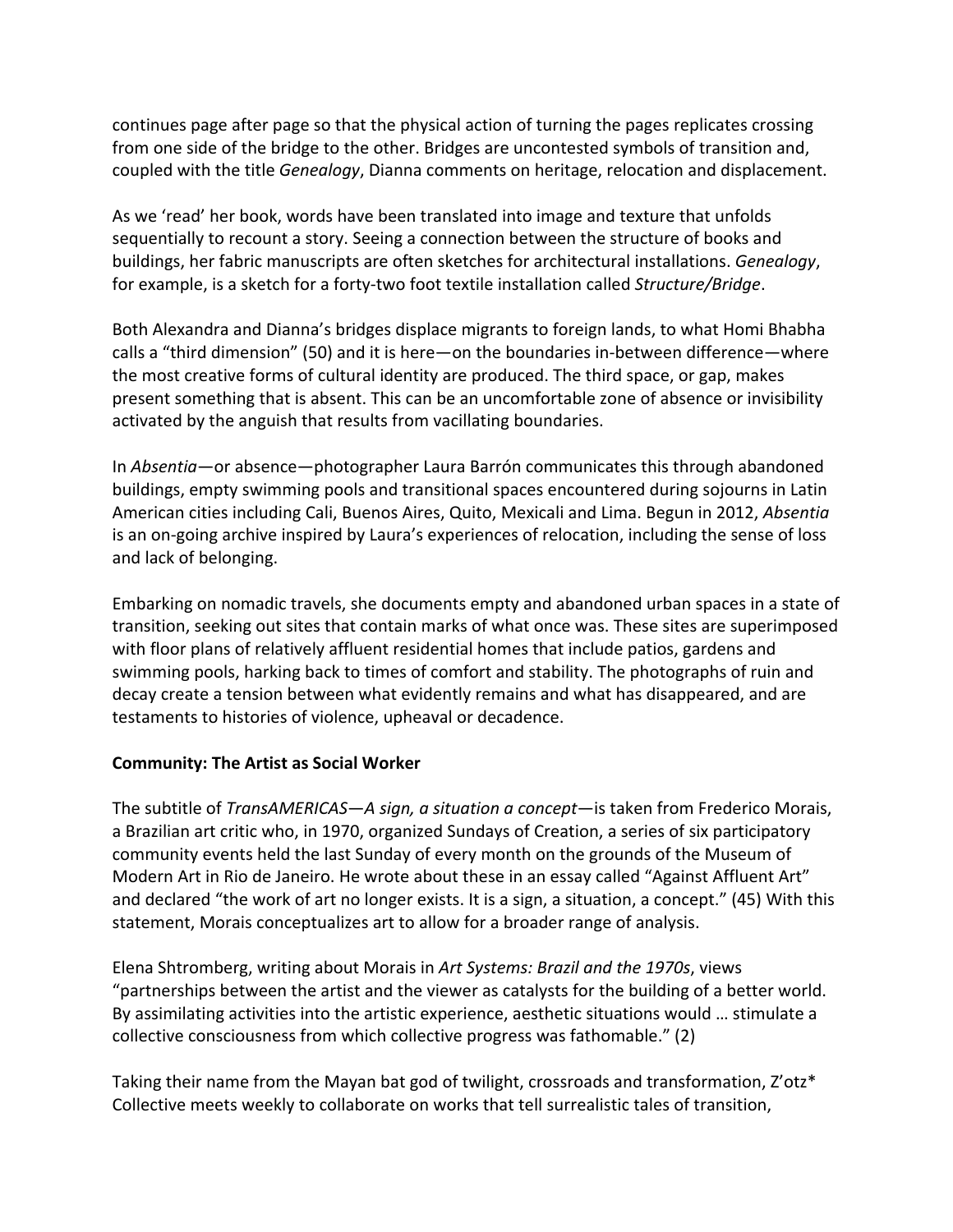displacement and evolution. Nahúm Flores, Erik Jerezano and Ilyana Martínez describe their objective of 'being together' in an ever more complex social, political and cultural environment.

They also organize community drawing sessions in which they often create 'exquisite corpses'. This was a chance-based game used especially during the Surrealist movement: each participant draws an image and then folds the paper to conceal it before passing it to the next player for their contribution. When opened, the resulting compositions are often absurd or nonsensical. Indeed, the Collective's murals are created using a similarly ludic process and the audience is then left to imagine their own narratives inspired by the compositions.

Argentinian sociologist Roberto Jacoby (b 1944) was one of the first in Latin America to form groups in which artists worked together. In 1966, Jacoby co-published the "First Manifesto of Media Art" with Eduardo Costa and Raúl Escari: they proposed a dematerialized art genre that made use of communication structures and the mass media.

Since 1998, Jacoby has been involved in conceiving and developing networks of artists and nonartists. Most notable was Project Venus, running between 2000 and 2006. It was defined as an experimental society with a network of almost 500 people with diverse social backgrounds and education. Using a currency called the 'venus', these people exchanged symbolic or material goods to undertake a variety of projects together. Project Venus drew its force from the conviction that a collaboration between two or more people resulted in, for them, the formation of a post-individual identity, a collective intelligence that was richer in possibilities.

Performance artist Eugenio Salas also references informal economies: he highlights the issues of trade between countries and, in particular, speaks to the challenges of unregulated import and export, including smuggling and contraband. Instead of monetary currency, he encourages trade and exchange in a market where, for him, social interaction should predominate.

In his performance *YYZGRU Express*, Eugenio assumes the role of a courier offering his services to transport parcels between the two cities. He delivered twelve parcels in total, containing various items from photos and postcards to a hair straightener and a helmet. Acting as a service provider, Eugenio documented the participants and their packages in an activity that coincided with the Hemispheric Institute's 2013 "Encuentro" symposium at the University of São Paolo.

The curators of *TransAMERICAS*—Cassandra Getty and Dianne Pearce—decided that it was pertinent to create their own participatory project that would run the duration of the exhibition. The community photography project called *Click! Panoramic Americas* solicited photographs from the public and then printed and mounted selections in the exhibition space. A website was specially designed to receive the images at www.transamericas.click. Documentary filmmaker Juan Andrés Bello was hired to oversee this community wall.

*Click!* asked people what they would like others to know about Latin America by sending photographs they have taken that fall within one of five themes: people, places, practices, conflict and diversity, and knowledge. This international project aimed to be inclusive,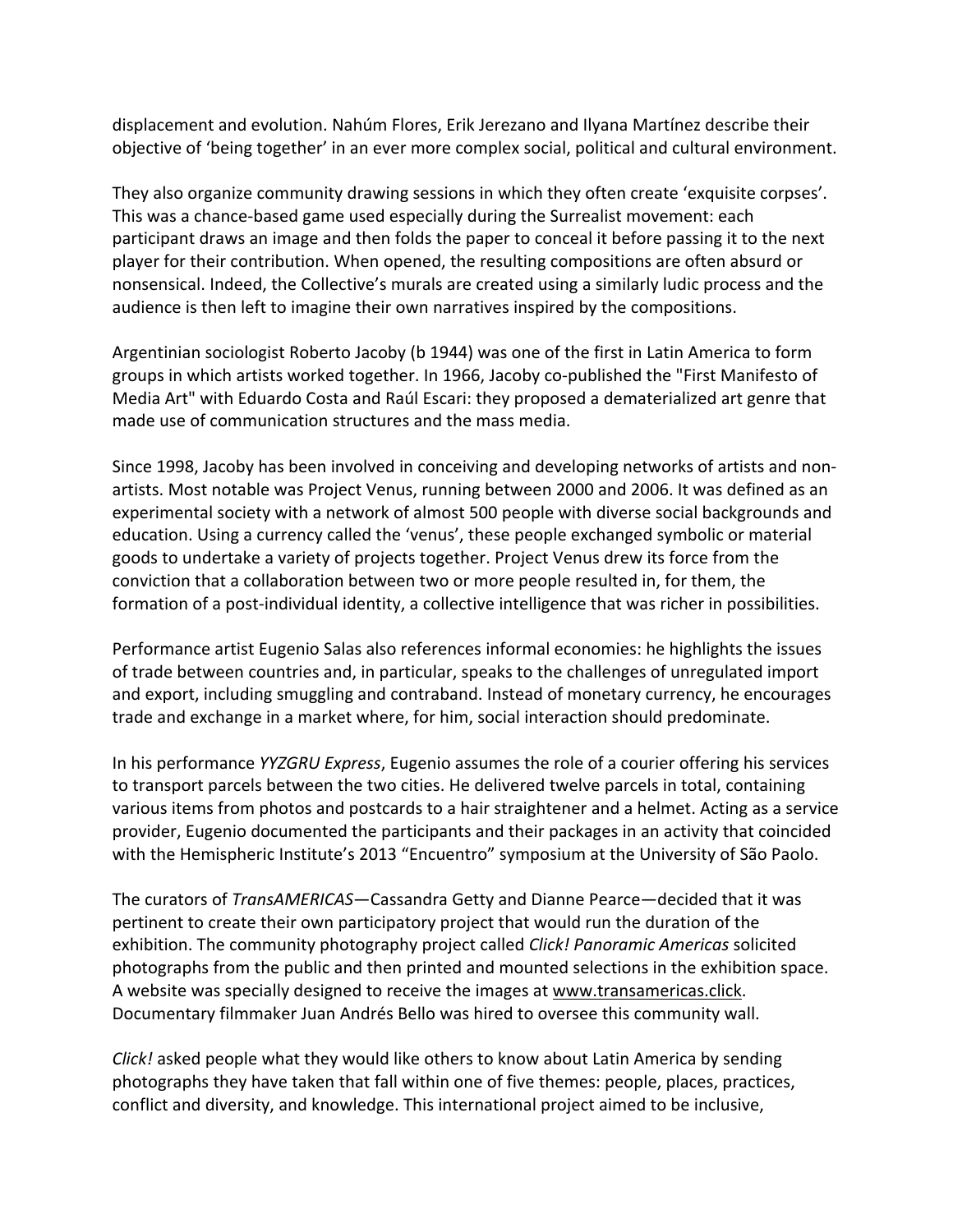transcending ideas of borders and categories by indicating underlying concepts of movement, change and identity.

# **Life on the hyphen as "public lodge" and "technology of friendship"**

In 1969, Jacoby gave up working as an artist and began researching social conflict and politics after participating in an exhibition called Tecumán is Burning the previous year. Meant to protest the Argentinian government, the exhibition shed light on the social injustices of the time. But the controversial nature of the era meant the artists were in danger of persecution so the work was quickly destroyed to protect their identities. The exhibition met a premature end and could not be documented; little is therefore known about who the participating artists actually were.

This marked Jacoby's departure from art to focus on politics and social conflict—from here on in, he focused on producing work that would reach as large an audience as possible. The Venus Project mentioned above was the result of this shift. Toni Negri, upon learning of the project at a barbecue hosted by Jacoby in Buenos Aires in 2003, aptly called it a "public lodge" (Sainz): there are no requisites for taking part in the game; rather, the proposal is open to anyone willing to participate.

The public lodge brings us back to "life on the hyphen", the term proposed by Pérez Firmat and the title of his book. The hyphen connects members in a public lodge so they can "transmit their values by infiltrating the presumed centre of the social body." (5) The Translation Bureau at Public Works and Government Services Canada expounds that two words begin separately, next become hyphenated, and finally become a single word written without a space or hyphen. The hyphen denotes a relationship between A and B. (Translation Bureau)

Mariana 'Kiwi' Sainz and Cecilia Sainz—collaborators of Jacoby's—were quick to recognize that such a hyphenated public lodge is not a spontaneous process: "it takes the right environment for a relationship to sprout, a common playground where people can meet and get to know what do they have for each other [sic]. ... Fears, prejudices and limitations are against it." (Sainz) Curators Cassandra Getty and Dianne Pearce, in collaboration with Rita Camacho Lomelí, sought to hyphenate communities with the exhibition *TransAMERICAS: A sign, a situation, a concept*.

The exhibition—or public lodge, if you will—united fourteen artists whose work examines relationships formed between people and places, and presents them through themes of language, travel, bridges and community. Much in the same way Argentinian sociologist Roberto Jacoby's Project Venus encouraged an art of connecting people, the artists in *TransAMERICAS* interweave networks, cross symbolic borders and multiply opportunities for fertile encounters. Their work is a catalyst for global dialogue through what Jacoby calls a "technology of friendship".

# **References**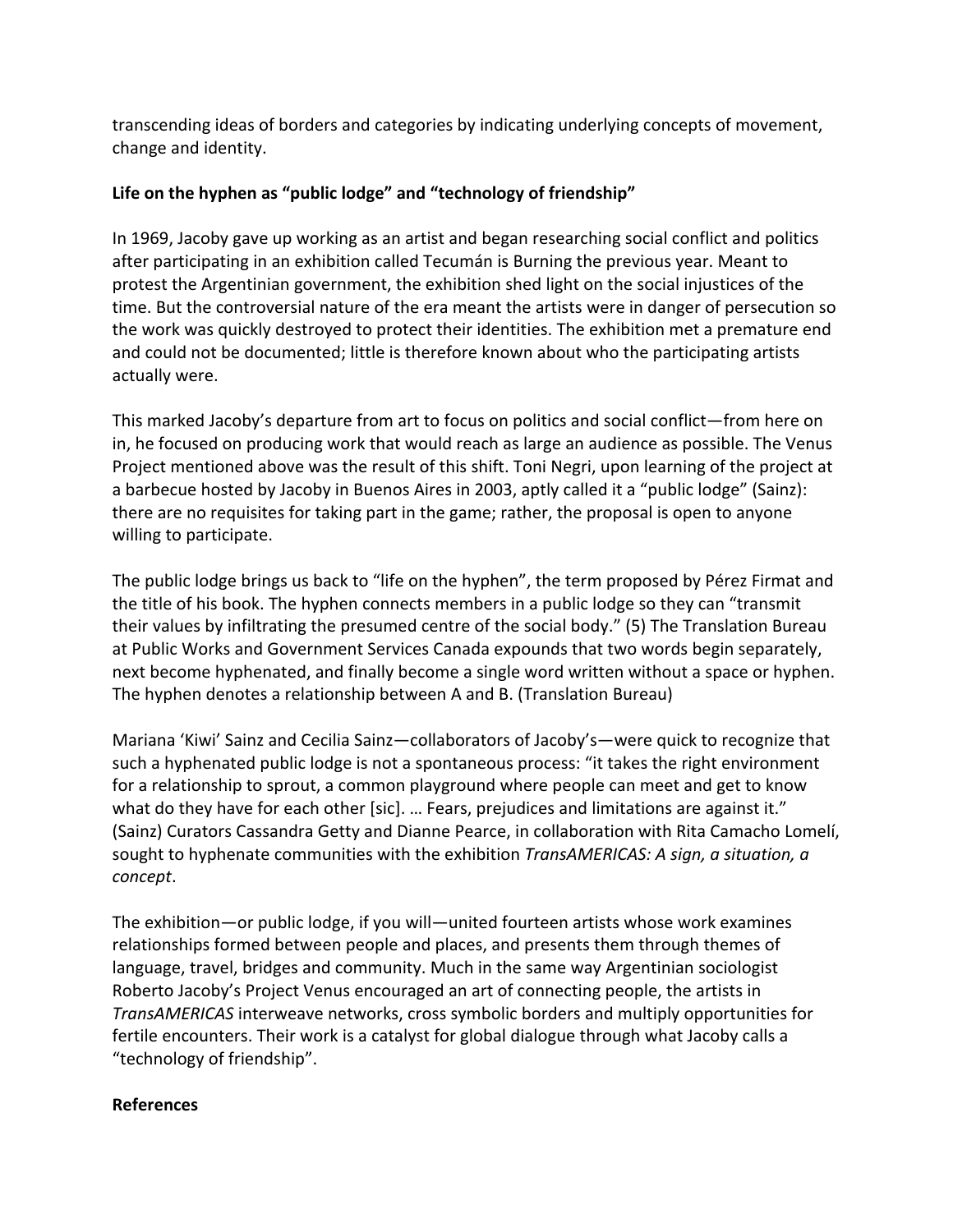Bhabha, Homi. 1994. *The Location of Culture*. London and New York: Routledge.

- García Canclini, Néstor. 1989. *Culturas híbridas*. Mexico City: Grijalbo.
- García Canclini, Néstor. 2010. *La sociedad sin relato. Antropología y estética de la inminencia*. Buenos Aires: Katz.
- Helguera, Pablo. 2013. *Conservatory of Dead Languages. Solo for Two Voices*. New York: Kent Fine Art.

http://www.kentfineart.net/attachment/en/5374fae0a9aa2cd3748b4568/Press/5374fb 02a9aa2cd3748b47b9 (accessed February 24, 2016).

- León de la Barra, Pablo. 2014. Under the Same Sun. Art from Latin America Today. Catalogue for exhibition of same name, June 12 to September 30. New York: Solomon R. Guggenheim Museum.
- Mignolo, Walter. 2005. *The Idea of Latin America.* Oxford, United Kingdom: Blackwell Publishing.
- Morais, Frederico. 1970. Contra a arte afluente: O corpo é o motor da 'obra'. In *Revista Vozes* 64, no. 1 (January-February): 45.
- Mosquera, Gerardo. 1995. Introduction. In *Beyond the Fantastic. Contemporary Art Criticism from Latin America*. Gerardo Mosquera, ed. London: Institute of International Visual Arts.
- Mosquera, Gerardo. 2002. Good-Bye Identidad, Welcome Diferencia: Del arte Latinoamericno al arte desde América Latina. In *Arte en América Latina y cultura global*, Rebecca León, ed. Santiago, Chile: Faculdad de artes, Universidad de Chile, pp 123-137.
- Mosquera, Gerardo. 2011. Beyond Anthropophagy: Art, Internationalization and Cultural Dynamics. Paper presented at the symposium Globalkunst, University of Salzberg, July 29-30. http://www.summeracademy.at/media/pdf/pdf776.pdf (accessed February 13, 2016).
- Pérez Firmat, Gustavo. 1995. *Life on the Hypen: The Cuban-American Way*. Austin: University of Texas Press.
- Quiles, Daniel R. 2015. Dead Boars, Viruses, and Zombies: Roberto Jacoby's Art History. In *Art Journal*: February 9. http://artjournal.collegeart.org/?p=5743 (accessed March 23, 2016).
- Sainz, Mariana and Cecilia Sainz. Proyecto Venus. April 24, 2011.

https://www.youtube.com/watch?v=dY8MqzAYfTY (accessed June 2, 2018)

Shtromberg, Elena. 2015. *Art Systems: Brazil and the 1970s*. Houston: University of Texas Press. Translation Bureau. "Hyphenation: Compounding and Word Division, *Public Works and* 

*Government Services Canada,* 2018. https://www.btb.termiumplus.gc.ca/tcdnstylchap?lang=eng&lettr=chapsect2&info0=2 (accessed July 20, 2018)

# **Special Thanks**

The curators thank consulting curator Rita Camacho Lomelí (Mexico City / Toronto) for her expertise with the exhibition. They also acknowledge colleagues and friends Elena Shtromberg (Los Angeles) y Karen Cordero Reiman (New York / Mexico City) for their valuable guidance. Both professors have organized exhibitions for Pacific Standard Time: Los Angeles / Latin